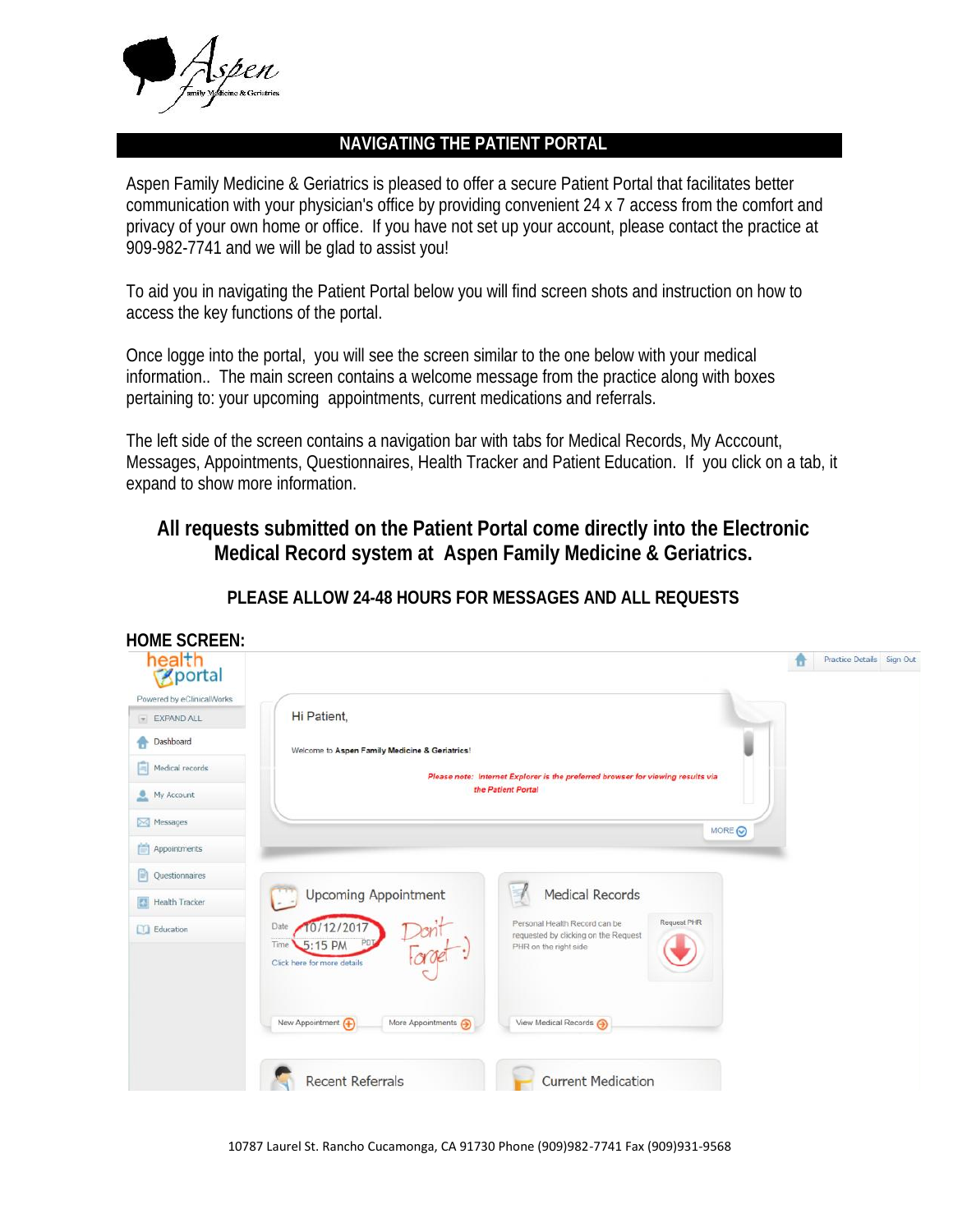Patients are able to send Messages directly to the clinic for the following reasons; Medication refills Lab & Referral requests as well as sending a message to ask your Doctor a question. To do so follow the following steps:

**Medication Refill:** Click "Refill Request", a list of your current medications will come up. Select the medications you wish refilled and click "Refill Request" you will then be prompted to input what pharmacy you would like the medication sent to. When you have completed selecting the medication & pharmacy, please click the Submit button.



**Lab Request:** Select "Lab Request", complete the Subject line, select the labs you would like and order for and write a brief message to the Provider stating why you would like the labs. Click "Submit".

| health<br><b>B</b> portal                      | New Lab Request ?                                                      |
|------------------------------------------------|------------------------------------------------------------------------|
| Powered by eClinicalWorks                      | To:                                                                    |
| <b>EXPAND ALL</b><br>$\vert \mathcal{F} \vert$ | Medical Assistant                                                      |
| Dashboard                                      | Subject:<br>New Lab Request                                            |
| Medical records                                | *Category (Press Ctrl key to select multiple Categories):<br><b>UA</b> |
| My Account                                     | LDL<br>Pregnancy<br>Glucose                                            |
| Messages<br>í.<br>M.                           | <b>MMR</b>                                                             |
| Inbox                                          | Message:                                                               |
| Refill Requests                                | Please reorder the selected lab(s).                                    |
| <b>Lab Request</b>                             |                                                                        |
| Referral Request                               |                                                                        |
| Ask Aspen Staff                                |                                                                        |
| Appointments                                   |                                                                        |
| Questionnaires                                 |                                                                        |
| Health Tracker                                 | <b>Submit</b><br>Cancel                                                |